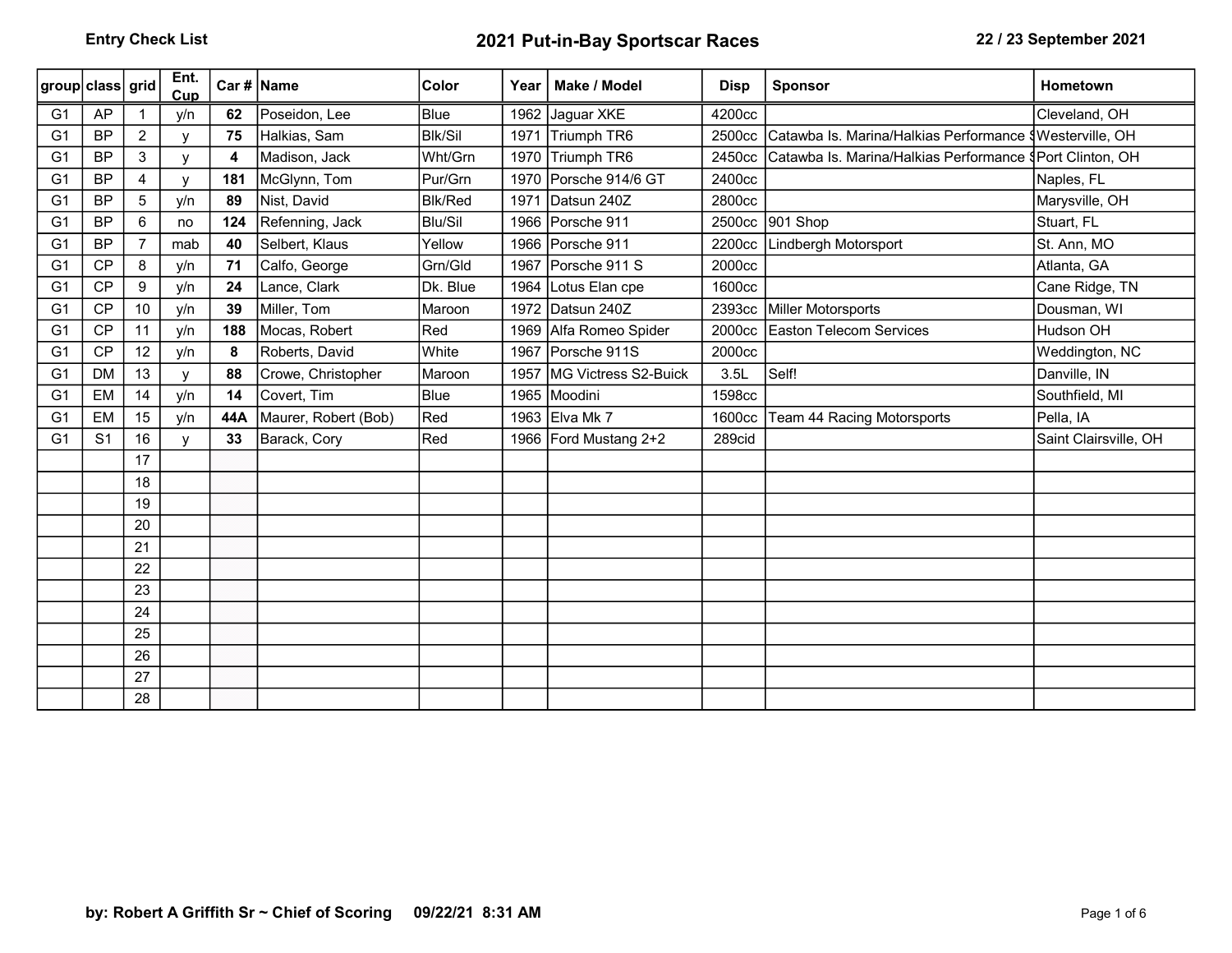| group class grid |                |                | Ent.<br>Cup  |              | Car #   Name    | <b>Color</b> | Year | Make / Model              | <b>Disp</b> | <b>Sponsor</b>                                               | <b>Hometown</b>    |
|------------------|----------------|----------------|--------------|--------------|-----------------|--------------|------|---------------------------|-------------|--------------------------------------------------------------|--------------------|
| G <sub>2</sub>   | <b>DP</b>      |                | v/n          | 144          | Dredge, Bill    | Dk. Blue     | 1961 | Austin Healey 3000        | 3000cc      |                                                              | Mequon, WI         |
| G <sub>2</sub>   | <b>DP</b>      | $\overline{2}$ | y/n          | 601          | Gurolnick, Rick | <b>Ivory</b> |      | 1960 Porsche 356 Rdstr    | 1600cc      |                                                              | Hawthorn Woods, IL |
| G <sub>2</sub>   | <b>DP</b>      | 3              | no           | 68           | Warner, Thomas  | Yellow       |      | 1959 Porsche 356A cpe     | 1620cc      | World Resource Solutions Corp.                               | Delaware, OH       |
| G <sub>2</sub>   | EP             | 4              | $\mathsf{V}$ | 197          | Lynch, Brian    | Orange       |      | 1974 Saab Sonett          | 1700cc      |                                                              | Warrenville IL     |
| G <sub>2</sub>   | EP             | 5              | y/n          | 96           | School, David   | Yellow       |      | 1972 Saab Sonett          | 1698cc      |                                                              | Malone, WI         |
| G <sub>2</sub>   | EP             | 6              | $\mathbf{V}$ | 7            | School, Mark    | White        |      | 1971 Saab Sonett          | 1698cc      |                                                              | Appleton, WI       |
| G <sub>2</sub>   | EP             | $\overline{7}$ | y/n          | $\mathbf{2}$ | Stanford, John  | Silver       |      | 1965 Turner Mk III        | 1498cc      |                                                              | Leo, IN            |
| G <sub>2</sub>   | EP             | 8              | y/n          | 824          | Sukey, Jason    | White        |      | 1971 Triumph GT6          |             | 1998cc JS Performance Motoring, LLC                          | Amherst, OH        |
| G <sub>2</sub>   | EP             | 9              | no           | 97           | Vapaa, Stefan   | Yellow       |      | 1968 Saab Sonett V4/rdstr | 1500cc      |                                                              | Wilmington, DE     |
| G <sub>2</sub>   | <b>FM</b>      | 10             | y/n          | 6            | Morgan, Ray     | Yel/Blue     |      | 1964 Merlyn Mk 6          | 1294cc      | Vintage Motorcar Restorations                                | Jasper, GA         |
| G <sub>2</sub>   | <b>FM</b>      | 11             | mab          | 69           | Ross, Malcolm   | Blu/Yel      |      | 1957 Lotus Eleven         | 1100cc      |                                                              | Columbus, OH       |
| G <sub>2</sub>   | <b>FM</b>      | 12             | y/n          | 36           | Wilson, Paul    | White        |      | 1957 Elva Mark II         | 1220cc      |                                                              | Fairfield, VA      |
| G <sub>2</sub>   | S <sub>2</sub> | 13             | y/n          | 31           | Coffin, Robert  | Blue         |      | 1973 Mazda RX3            |             | 1300R Tristram's Garage                                      | Dobson, NC         |
| G <sub>2</sub>   | S <sub>2</sub> | 14             | $\mathbf v$  | 22           | Petrone, John   | White        |      | 1967 Volvo 122S           | 1800cc      | The Arbor Inn at Put-in-Bay                                  | Willowick, OH      |
| G <sub>2</sub>   | S <sub>3</sub> | 15             | $\mathsf{v}$ | 11           | Limber, Greg    | Lt. Green    |      | 1971 VW Beetle            |             | 1600cc Arbor Inn. Farmers insurance, Spectro Oils Elyria, OH |                    |
| G <sub>2</sub>   | S <sub>3</sub> | 16             | y/n          | 44           | Nist, Ron       | Red          |      | 1964 Mini Cooper S/GT5    |             | 1071cc Pigg Brothers Garage                                  | Delaware, OH       |
| G <sub>2</sub>   | S <sub>3</sub> | 17             | y/n          | 67           | Reall, Jack     | Red/Gray     |      | 1964 Morris Cooper S/GT5  |             | 1310cc Reall Racing                                          | Sunbury, OH        |
| G <sub>2</sub>   | S <sub>3</sub> | 18             | v/n          | 27           | Roberts, Pete   | Red          |      | 1966 Ford Cortina GT/TC   | 1558cc ME   |                                                              | Reynoldsburg, OH   |
| G <sub>2</sub>   | X(CP)          | 19             | mab          | 48           | Selbert, Klaus' | Yellow       |      | 1968 Porsche 911          | 1991cc      |                                                              | St. Ann, MO        |
|                  |                | 20             |              |              |                 |              |      |                           |             |                                                              |                    |
|                  |                | 21             |              |              |                 |              |      |                           |             |                                                              |                    |
|                  |                | 22             |              |              |                 |              |      |                           |             |                                                              |                    |
|                  |                | 23             |              |              |                 |              |      |                           |             |                                                              |                    |
|                  |                | 24             |              |              |                 |              |      |                           |             |                                                              |                    |
|                  |                | 25             |              |              |                 |              |      |                           |             |                                                              |                    |
|                  |                | 26             |              |              |                 |              |      |                           |             |                                                              |                    |
|                  |                | 27             |              |              |                 |              |      |                           |             |                                                              |                    |
|                  |                | 28             |              |              |                 |              |      |                           |             |                                                              |                    |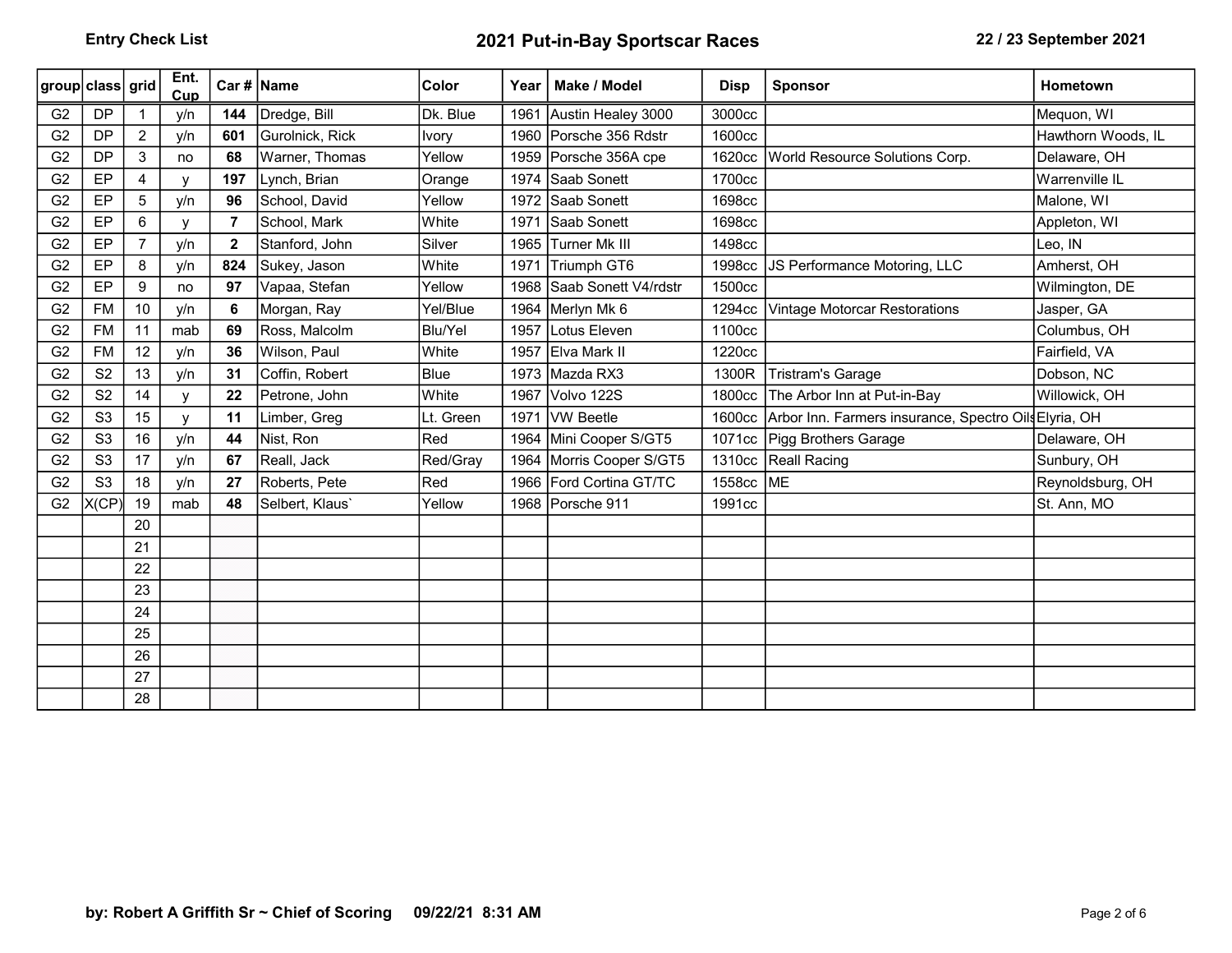|                | group class grid |                | Ent.<br>Cup  |     | Car #   Name         | <b>Color</b> | Year | Make / Model              | <b>Disp</b> | <b>Sponsor</b>                   | Hometown            |
|----------------|------------------|----------------|--------------|-----|----------------------|--------------|------|---------------------------|-------------|----------------------------------|---------------------|
| G <sub>3</sub> | <b>FP</b>        |                | y/n          | 94  | Goodwin, Carl        | Blue         |      | 1962 Austin Healey Sprite | 1275cc      |                                  | Novelty, OH         |
| G <sub>3</sub> | <b>FP</b>        | $\overline{2}$ | V            | 10  | Henry, Sean          | Green        |      | 1973 Triumph Spitfire     | 1500cc      |                                  | Marysville, OH      |
| G <sub>3</sub> | <b>FP</b>        | 3              | y/n          | 151 | Kansa, Robert        | Yellow       |      | 1960 AH Sebring Sprite    | 1275cc      | various                          | Akron, OH           |
| G <sub>3</sub> | <b>FP</b>        | 4              | y/n          | 344 | Pettenski, Nik       | White        |      | 1959   AH Sprite          | 1275cc      |                                  | Put in Bay, OH      |
| G <sub>3</sub> | <b>FP</b>        | 5              | $\mathsf{v}$ | 53  | Smith, David         | Red          |      | 1959 Austin Healey Sprite |             | 1275cc Small bore racing         | Carlisle, PA        |
| G <sub>3</sub> | <b>FP</b>        | 6              | y/n          | 26  | Smith, Larry         | Blue         |      | 1962 MG Midget            | 1275cc      | Blue Tarp Racing                 | Richmond, VA        |
| G <sub>3</sub> | <b>FP</b>        | $\overline{7}$ | y/n          | 64  | Sopher, Terry        | Red/Sil      |      | 1964 Triumph Spitfire     | 1296cc      |                                  | Jacksonville, Fl    |
| G <sub>3</sub> | <b>FP</b>        | 8              | y/n          | 81  | Sukey, Marty         | White        |      | 1964 Triumph Spitfire     | 1296cc      | <b>Team Sukey Triumphs</b>       | Grafton, OH         |
| G <sub>3</sub> | <b>FP</b>        | 9              | no           | 54  | Tirkala, Ferenc      | White        | 1971 | Triumph Spitfire          | 1296cc      |                                  | Covington, KY       |
| G <sub>3</sub> | <b>FP</b>        | 10             | $\mathsf{v}$ | 77  | Vogel, Jim           | Red          |      | 1966   MG Midget          |             | 1275cc Deb Vogel                 | Tallmadge, OH       |
| G <sub>3</sub> | FP/2             | 11             | y/n          | 70  | Anderson, David      | White        |      | 1963 Sunbeam Alpine       | 1767cc      |                                  | Rochester Hills, MI |
| G <sub>3</sub> | FP/2             | 12             | y/n          | 153 | Babb, Brad           | Yellow       |      | 1966 Sunbeam Alpine       | 1725cc      | M&B Motorsports                  | Whitehouse, OH      |
| G <sub>3</sub> | FP/2             | 13             | y/n          | 38  | Oesterle, Dale       | Yellow       | 1962 | Triumph Spitfire          | 1450cc      |                                  | Powell, OH          |
| G <sub>3</sub> | FP/2             | 14             | y/n          | 98  | Polimeni, Ronald     | Green        |      | 1959 Volvo PV-544         | 1800cc      | Odyssey House                    | Capon Bridge, WV    |
| G <sub>3</sub> | FP/2             | 15             | no           | 02  | Reichert, Michael    | White        |      | 1972   Fiat 124 Spider    | 1600cc      |                                  | Put in Bay, OH      |
| G <sub>3</sub> | FP/2             | 16             | y/n          | 284 | Schnabel, J. Richard | White        | 1961 | MG A, Mark II             | 1622cc      | Purple Patch Motorsports         | Waynesville, NC     |
| G <sub>3</sub> | FP/2             | 17             | y/n          | 194 | Shafer, Craig        | Green        |      | 1959 MG A                 | 1600cc      | none                             | Somerset, PA        |
| G <sub>3</sub> | <b>GM</b>        | 18             | y            | 283 | Byrnes, Kurt         | <b>Black</b> |      | 1951 MG TD 1350           | 1350cc      |                                  | Pittsburgh, PA      |
| G <sub>3</sub> | <b>GM</b>        | 19             | no           | 776 | Ford, Manley         | Blue         |      | 1952 MG TD                | 1500cc      |                                  | Middleville, MI     |
| G <sub>3</sub> | <b>GM</b>        | 20             | y/n          | 148 | Gibson, David        | Alloy/Red    |      | 1958 VAY Special          |             | 1275cc Prestige Worldwide FB LLC | Fredericksburg, VA  |
| G <sub>3</sub> | <b>GM</b>        | 21             | mab          | 118 | Lekanka, Mark        | Red          |      | 1952   MGTD               | 1460cc      |                                  | Put in Bay, OH      |
| G <sub>3</sub> | S <sub>4</sub>   | 22             | y/n          | 8X  | Christ, Thomas       | Blu/Yel      |      | 1964 Austin Mini Clubman  | 1275cc      |                                  | Columbus, OH        |
| G <sub>3</sub> | S <sub>4</sub>   | 23             | y/n          | 997 | McConnell, Randy     | Grn/Wht      |      | 1962 AUSTIN Cooper        | 1275cc      | <b>S&amp;M MINIS</b>             | Lakewood, CO        |
| G <sub>3</sub> | S <sub>4</sub>   | 24             | y/n          | 191 | Thomas, Will         | Maroon       |      | 1965 Austin Mini Cooper   | 1275cc      | <b>GMT Racing</b>                | New Fairfield, CT   |
|                |                  | 25             |              |     |                      |              |      |                           |             |                                  |                     |
|                |                  | 26             |              |     |                      |              |      |                           |             |                                  |                     |
|                |                  | 27             |              |     |                      |              |      |                           |             |                                  |                     |
|                |                  | 28             |              |     |                      |              |      |                           |             |                                  |                     |
|                |                  | 29             |              |     |                      |              |      |                           |             |                                  |                     |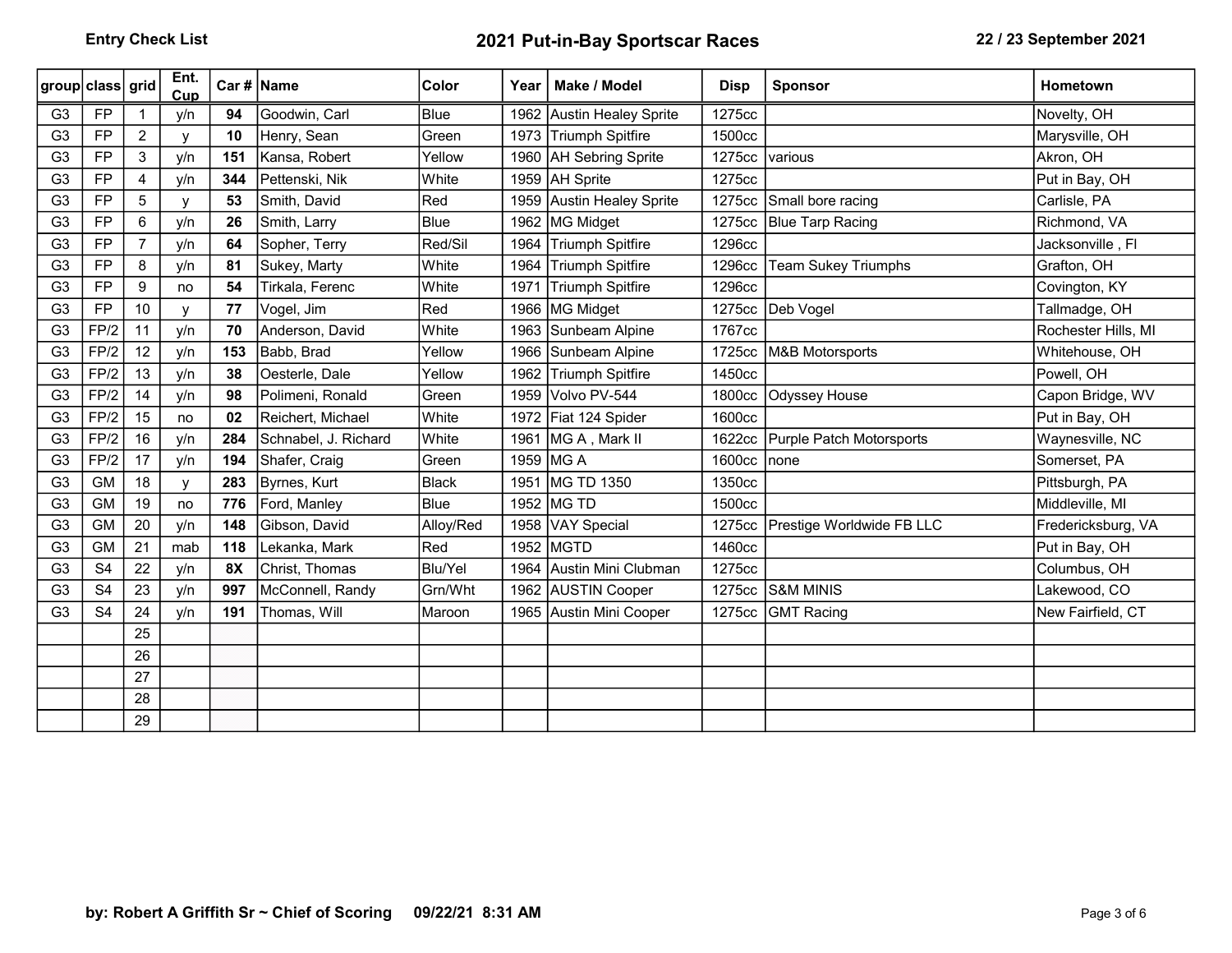| group class grid |                |                | Ent.<br>Cup  |     | Car #   Name        | <b>Color</b>     | Year | Make / Model                 | <b>Disp</b> | <b>Sponsor</b>                                       | <b>Hometown</b>      |
|------------------|----------------|----------------|--------------|-----|---------------------|------------------|------|------------------------------|-------------|------------------------------------------------------|----------------------|
| G <sub>4</sub>   | GP             |                | y/n          | 73  | Besst, James        | Grn/Gld          |      | 1958 Morgan 4/4              | 1340cc      |                                                      | Grove City, OH       |
| G <sub>4</sub>   | GP             | $\overline{2}$ | y/n          | 17  | Besst, Scott        | Yel/Blk          |      | 1959 Morgan 4/4              | 1368cc      | Malvernlane Vintage                                  | New Orleans, La      |
| G4               | HM             | 3              | V            | 91  | Campbell, Richard   | Red              |      | 1959 Voigt/Crosley           | 750cc       |                                                      | Larchmont, NY        |
| G <sub>4</sub>   | HM             | $\overline{4}$ | $\mathsf{V}$ | 675 | Clemens, Kevin      | $ \mathsf{Red} $ |      | 1956 Jabro 750               | 750cc       | <b>HMOD</b>                                          | Warwick, RI          |
| G <sub>4</sub>   | HM             | 5              | y/n          | 99  | Marquardt, Kurt     | Wht/Grn          |      | 1957 Jabro Saab              | 850cc       |                                                      | South Bend, IN       |
| G <sub>4</sub>   | HM             | 6              | y/n          | 57  | Vapaa, Stefan`      | White            |      | 1959 Saab Quantum Two        | 750cc       |                                                      | Wilmington, DE       |
| G <sub>4</sub>   | HP             | $\overline{7}$ | y/n          | 417 | Brown, Richard      | Red/Wht          |      | 1960 Austin Healey Sprite    | 998cc       |                                                      | Hampton Bays, NY     |
| G <sub>4</sub>   | HP             | 8              | y/n          | 9   | Kelly, Don          | Blue             |      | 1961 Austin Healey Sprite Mk | 948cc       |                                                      | Rapid City, MI       |
| G <sub>4</sub>   | HP             | 9              | $\mathsf{V}$ | 61  | Petkovic, Joseph    | White            |      | 1961 Austin Healey Sprite    | 948cc       |                                                      | Highland Heights, OH |
| G <sub>4</sub>   | S <sub>5</sub> | 10             | y/n          | 251 | Christ Sr., Charles | Orange           |      | 1960 Saab 93F                | 850cc       | <b>Tomte Racing</b>                                  | Orwigsburg, PA       |
| G <sub>4</sub>   | S <sub>5</sub> | 11             | V            | 60  | Payne, Ken`         | Green            |      | 1960 Saab 93                 | 850cc       | TOM COX/Vintage SAAB Racing Group                    | Simpsonville, SC     |
| G4               | S <sub>5</sub> | 12             | v            | 93  | Winker, Tim         | Black            |      | 1960 Saab 93F                | 850cc       | Vintage Ice And Gravel Rallye Racing Ass Saginaw, MN |                      |
|                  |                | 13             |              |     |                     |                  |      |                              |             |                                                      |                      |
|                  |                | 14             |              |     |                     |                  |      |                              |             |                                                      |                      |
|                  |                | 15             |              |     |                     |                  |      |                              |             |                                                      |                      |
|                  |                | 16             |              |     |                     |                  |      |                              |             |                                                      |                      |
|                  |                | 17             |              |     |                     |                  |      |                              |             |                                                      |                      |
|                  |                | 18             |              |     |                     |                  |      |                              |             |                                                      |                      |
|                  |                | 19             |              |     |                     |                  |      |                              |             |                                                      |                      |
|                  |                | 20             |              |     |                     |                  |      |                              |             |                                                      |                      |
|                  |                | 21             |              |     |                     |                  |      |                              |             |                                                      |                      |
|                  |                | 22             |              |     |                     |                  |      |                              |             |                                                      |                      |
|                  |                | 23             |              |     |                     |                  |      |                              |             |                                                      |                      |
|                  |                | 24             |              |     |                     |                  |      |                              |             |                                                      |                      |
|                  |                | 25             |              |     |                     |                  |      |                              |             |                                                      |                      |
|                  |                | 26             |              |     |                     |                  |      |                              |             |                                                      |                      |
|                  |                | 27             |              |     |                     |                  |      |                              |             |                                                      |                      |
|                  |                | 28             |              |     |                     |                  |      |                              |             |                                                      |                      |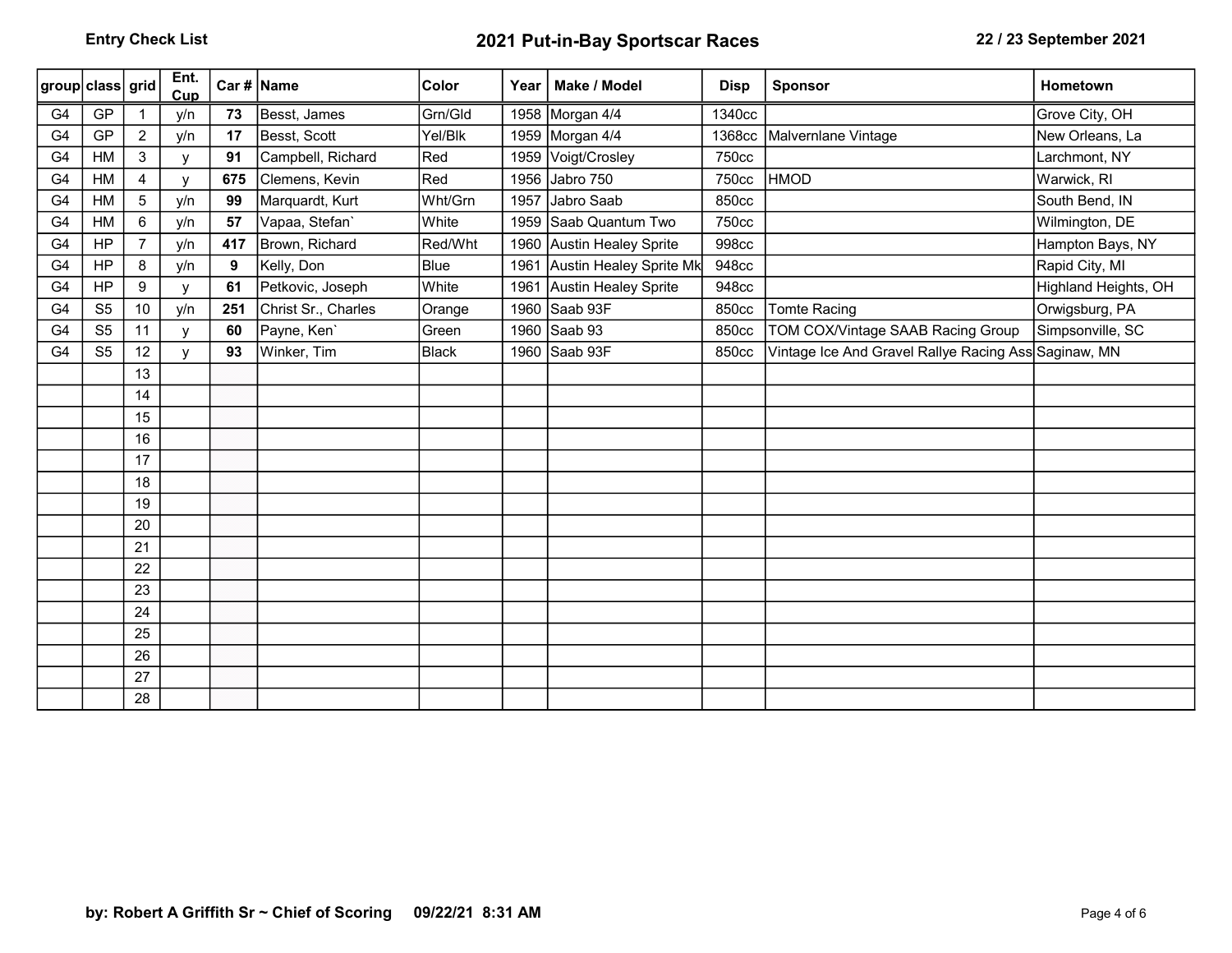| group class grid |           |                | Ent.<br>Cup |             | Car #   Name     | Color          | Year | Make / Model                | <b>Disp</b> | <b>Sponsor</b>               | <b>Hometown</b>   |
|------------------|-----------|----------------|-------------|-------------|------------------|----------------|------|-----------------------------|-------------|------------------------------|-------------------|
| G <sub>5</sub>   | FF        |                | O/W         | 31F         | Foss, Charles    | Grn/Yel        |      | 1965 Lotus 31               | 1600cc      |                              | Fremont, OH       |
| G <sub>5</sub>   | <b>FJ</b> | $\overline{2}$ | o/w         | 122         | Basile, Leo      | Red/Wht        |      | 1965 Cooper T-75            | 997cc       |                              | Arthurdale, WV    |
| G <sub>5</sub>   | FJ        | 3              | o/w         | 254         | Delane, John     | Yellow         |      | 1960 Lotus 18 (F/J)         | 1098cc      |                              | Redondo Beach, CA |
| G <sub>5</sub>   | <b>FJ</b> | $\overline{4}$ | o/w         | <b>124F</b> | Harrison, Gary   | Blue           |      | 1962 Lotus 22               | 1100cc      |                              | Brecksville, OH   |
| G <sub>5</sub>   | <b>FJ</b> | 5              | O/W         | 84F         | Payne, Ken"      | Red            |      | 1964 Saab Quantum Formula   | 850cc       | Vintage SAAB Racing Group    | Simpsonville, SC  |
| G <sub>5</sub>   | <b>FJ</b> | 6              | o/w         | 45          | Sieling, Roger   | Grn/Yel        |      | 1962 Lotus 20/22            |             | 1100cc Neptune Engineering   | Columbus, OH      |
| G <sub>5</sub>   | <b>FL</b> |                | o/w         | 24日         | Cox, Sharon      | Yellow         |      | 1969 Autodynamics D-10 (FS) | 1600cc      |                              | Put in Bay, OH    |
| G <sub>5</sub>   | FL        | 8              | o/w         | 14日         | Morici, Stephen  | <b>BRG/Wht</b> |      | 1963 Cooper T-67 Formula Ju |             | 1500cc MoriciMotorsportsWest | Wrightwood, CA    |
| G <sub>5</sub>   | <b>FV</b> | 9              | o/w         | 74          | Clinger, Craig   | Red            |      | 1972 Schnepp XL13           | 1200c       | 2nd Chance Racing            | Galion, OH        |
| G <sub>5</sub>   | <b>FV</b> | 10             | O/W         | 57F         | Cotter, Brian    | White          |      | 1969 Horton FV              | 1200cc      |                              | Atlanta, GA       |
| G <sub>5</sub>   | <b>FV</b> | 11             | O/W         | 23          | Janus, Jeff      | Wht/Purple     |      | 1969 Lynx Model B           | 1200cc      |                              | Rockford, MI      |
| G <sub>5</sub>   | X         | 12             | O/W         | 17F         | Shoemaker, Chris | Yel/Blk        |      | 1981 Citation Z16           |             | 1600cc Royale Racing, LLC    | Schwenksville, PA |
|                  |           | 13             |             |             |                  |                |      |                             |             |                              |                   |
|                  |           | 14             |             |             |                  |                |      |                             |             |                              |                   |
|                  |           | 15             |             |             |                  |                |      |                             |             |                              |                   |
|                  |           | 16             |             |             |                  |                |      |                             |             |                              |                   |
|                  |           | 17             |             |             |                  |                |      |                             |             |                              |                   |
|                  |           | 18             |             |             |                  |                |      |                             |             |                              |                   |
|                  |           | 19             |             |             |                  |                |      |                             |             |                              |                   |
|                  |           | 20             |             |             |                  |                |      |                             |             |                              |                   |
|                  |           | 21             |             |             |                  |                |      |                             |             |                              |                   |
|                  |           | 22             |             |             |                  |                |      |                             |             |                              |                   |
|                  |           | 23             |             |             |                  |                |      |                             |             |                              |                   |
|                  |           | 24             |             |             |                  |                |      |                             |             |                              |                   |
|                  |           | 25             |             |             |                  |                |      |                             |             |                              |                   |
|                  |           | 26             |             |             |                  |                |      |                             |             |                              |                   |
|                  |           | 27             |             |             |                  |                |      |                             |             |                              |                   |

Note: The letter after the car number (F) is for the computer only. It is not on the car.